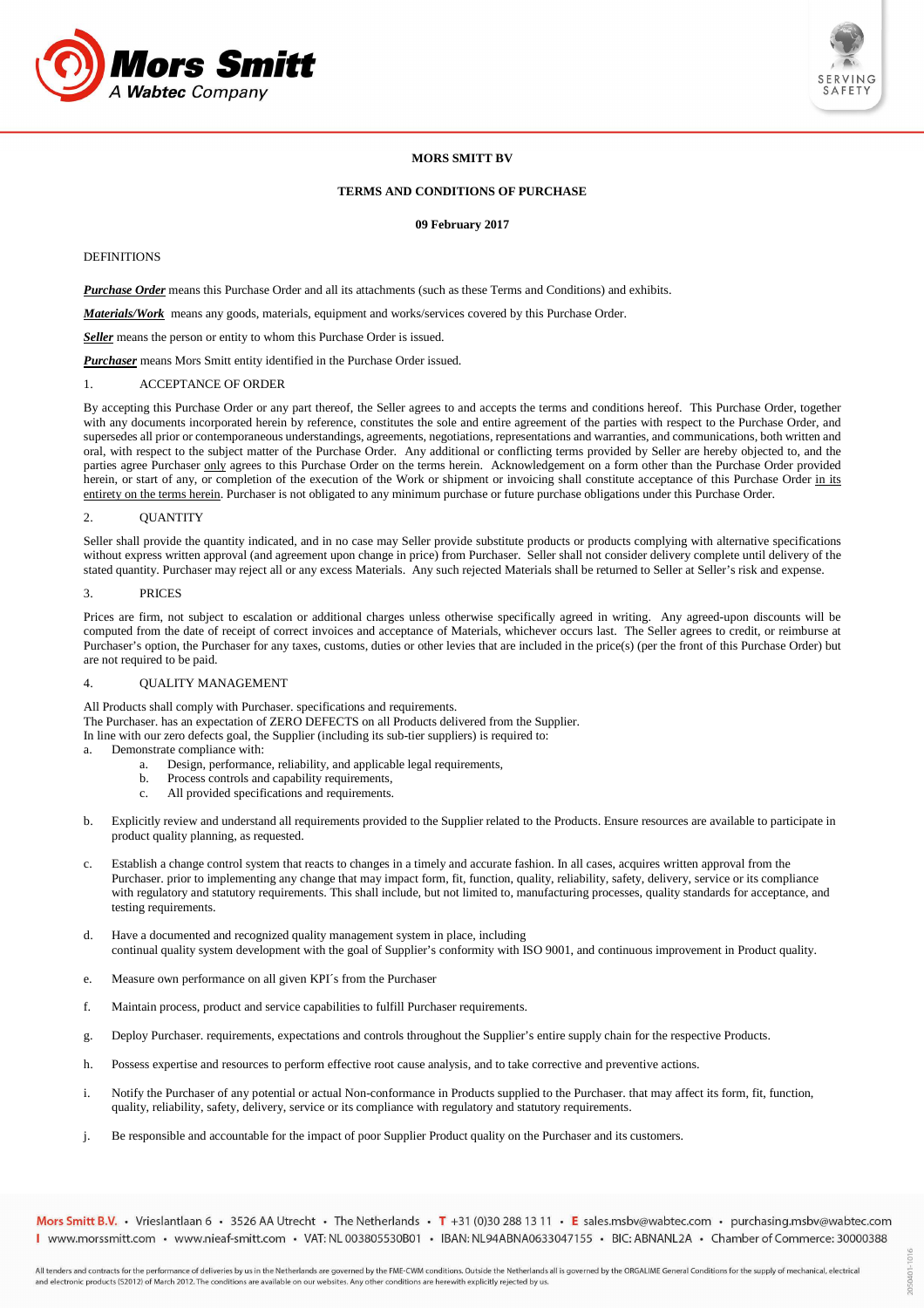



- k. Comply with all its obligations towards Mors Smitt B.V., including, but not limited to:
	- Recognized and certified Quality Management System (QMS)
	- Non-Disclosure obligations
	- Purchasers' Customer Specific Requirements (CSR)
	- **Warranties**
- l. Purchaser may require a process audit at the Supplier's manufacturing facility. This audit focuses on the specific process quality controls that the Supplier has put in place for the Products being manufactured for Purchaser, as well as Product/ commodity specific process requirements. In addition, Purchaser reserves the right to conduct such an audit on the Supplier's sub-tier suppliers. Such audits shall not relieve the Supplier's responsibility to produce and deliver Zero Defect Products to Purchaser
- m. The Supplier, or a qualified independent third party, shall provide specific material, performance and/or durability test results. Actual results must be compared against agreed upon specifications. For certain parts, Purchaser may require third party testing, as necessary. All independent laboratories used for inspection, test, or calibration services by Supplier, shall be approved in writing by Purchaser and shall be accredited to ISO/IEC 17025, or equivalent national requirements, subject to verification by Purchaser

Any exception or deviation to the requirements, terms and conditions of these terms and conditions, including, but not limited to exceptions or deviations to the Purchaser. expectations, requires Purchaser' prior written approval.

#### 5. INSPECTION

All Materials and Work covered by this Purchase Order shall be subject to inspection by the Purchaser and to rejection if not satisfactory. In addition to Purchaser's other remedies (including without limitation pursuant to breach of warranty herein), Materials so rejected will be held by the Purchaser at the Seller's risk pending directions from the Seller as to disposal at Seller's expense. If Seller does not promptly remove such rejected Materials, Purchaser, at its discretion, may do so at Seller's expense. Any expenses, including any test required to validate compliance, incurred by the Purchaser in respect of rejected material or work will be for the Seller's account. Neither inspection nor failure to inspect shall relieve Seller of responsibility or warranties with respect to items supplied hereunder or imply acceptance thereof. Without limiting the foregoing, risk of loss or damage to Materials shall not pass to Purchaser until delivery to and acceptance by Purchaser.

#### 6. DEFAULT

Time is of the essence with regard to this Purchase Order. The Purchaser reserves the right to terminate all or any part of this Purchase Order, without prejudice to any other rights and remedies it may have, in the event of failure by the Seller to perform as expressly specified in this Purchase Order, including without limitation by sending materials, performing work or delivering not in strict compliance with the terms herein. In the event of failure to deliver as specified, the Purchaser may return part or all of any shipment, receive a refund / not owe for such materials, and costs incurred by the Purchaser as a result of such default will be for the Seller's account. Upon Seller's breach, Purchaser may also (in addition to any other remedies it may have) expressly use the remedy of "cover" at Seller's expense (and Seller shall promptly pay Purchaser any amounts owed from such cover).

# 7. CANCELLATION

Until notice of Seller's acceptance of the Purchase Order is received the Purchaser reserves the right to cancel the Purchase Order in whole or in part, with or without cause, at no cost to the Purchaser. In the event of cancellation of this Purchase Order by Purchaser after notice of Seller's acceptance is received by the Purchaser (except where such cancellation is due to the default of the Seller or otherwise permitted by the terms herein) the Seller shall be entitled to reimbursement for proven direct costs properly incurred to date of such cancellation without claim for loss of any other nature. Upon Seller's receipt of any notice of cancellation, Seller, unless otherwise directed, shall immediately discontinue all Work in process and otherwise mediate its costs and damages as much as possible.

#### 8. FORCE MAJEURE

Should either the Purchaser or the Seller be precluded from or delayed in performing its obligations hereunder by reason of Act of God or any other cause beyond its reasonable control, then such party shall be entitled to a reasonable extension of time, to be negotiated and agreed by both parties, for the performance of its obligations. In the event, however, that either party is precluded from or delayed in the performance of its obligations to an extent that any extension or time for performance would cause damage to the other party, then the other party may cancel this Purchase Order without further recourse. Seller's economic hardship or changes in market conditions are not considered Force Majeure Events. Seller shall use all diligent efforts to end the failure or delay of its performance, ensure that the effects of any Force Majeure Event are minimized and resume performance under the Purchase Order.

#### 9. INDEMNIFICATION AND INSURANCE

Seller shall indemnify, defend and hold harmless the Purchaser, its affiliates, agents, employees and customers from and against any and all liabilities, losses, damages, suits, claims, demands, costs and expenses (including reasonable attorneys' fees) of any nature arising out of any of the following: (i) the Materials or Work provided by or on behalf of Seller, (ii) performance by or on behalf of Seller hereunder, including in each case claims made or damages sustained in respect of property damage and personal injury (including death) except to the extent that such injury or damage is attributable to the gross negligence or willful misconduct of Purchaser, its affiliates, agents or employees, and/or (iii) any action or omission of Seller or its agents. Seller shall not enter into any settlement without Purchaser's prior written consent. Seller shall maintain in effect at all times, with insurers of adequate size and standing for such risks, insurance policies and coverages commensurate with the risks associated with its obligations under this Purchase Order. Upon request, Seller shall furnish Purchaser with an insurance certificate and other evidence requested by Purchaser evidencing that such insurance policies and coverages are in effect.

#### 10. INFRINGEMENT

Seller shall indemnify, defend and hold harmless the Purchaser from and against any and all costs, damages, suits, claims and demands of any nature arising out of any claims of infringement or misappropriation of any patent, trademark, copyright, industrial design or other intellectual property right of a third party related to any Materials or Work (or parts thereof) purchased hereunder or otherwise related hereto.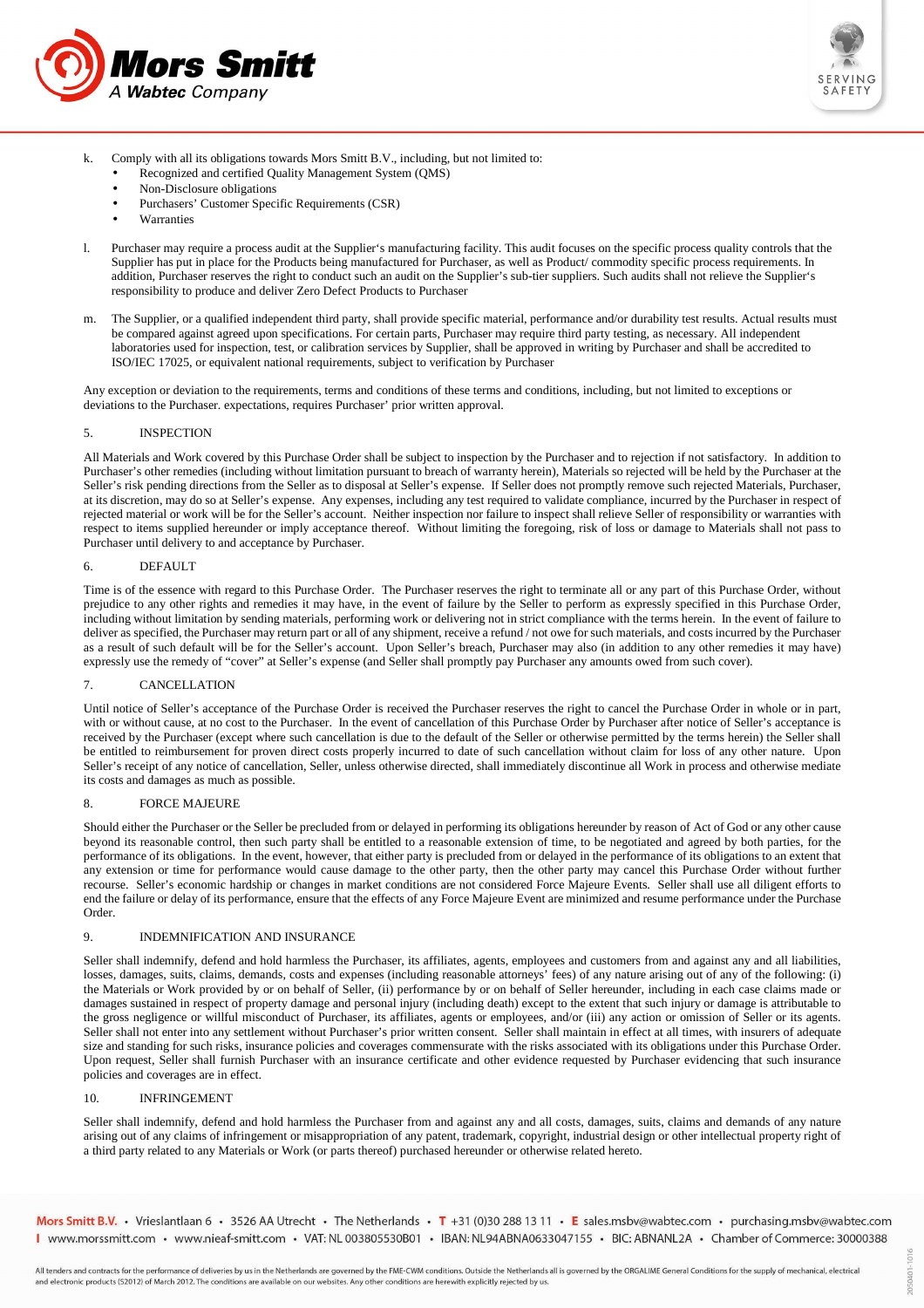



# 11. ENCUMBRANCES

Seller agrees to deliver the Materials and Work to be supplied hereunder free and clear of all liens and encumbrances, including without limitation claims of laborers or materialmen, and Purchaser may withhold payment pending receipt of evidence in form and substance satisfactory to it of the absence of such liens and encumbrances. In any case, in the event any lien or encumbrance on any Materials or Work is claimed related to this Purchase Order, Seller shall immediately have such lien or encumbrance removed.

# 12. NON-DISCLOSURE

Seller agrees that it will not disclose any secret or confidential information that it may obtain or that may be developed in connection with this Purchase Order, including without limitation the price and quantity of the Materials and Work, designs and specifications, Purchaser's intended use for the Materials or Work, and any other information regarding Purchaser, its affiliates, business, prospects, parts, customers or plans. In addition, Seller shall only use such information as necessary to perform its obligations pursuant to this Purchase Order. Without limiting any of the foregoing and for the avoidance of doubt, Seller may not disclose for advertising purposes any business conducted with Purchaser or related information.

# 13. TOOLING, WORK PRODUCT AND OTHER PROPERTY

Drawings, tools, dies, designs, specifications and otherwise issued to the Seller by or on behalf of the Purchaser, or paid for by Purchaser, pertaining to Materials or Work covered by this Purchase Order: (i) remain the sole property of Purchaser (including without limitation all intellectual property), (ii) may be used by Seller solely to perform Work for Purchaser hereunder, (iii) shall be marked as property of Purchaser, (iv) may not be moved from Seller's premises without Purchaser's written consent, (v) shall be kept free of liens and encumbrances, (vi) may not be modified, and (vii) shall be returned to Purchaser upon the earlier of its request or completion of this Purchase Order. In addition, Seller shall ensure and be responsible for the safety and good condition of such property. No charge will be accepted by the Purchaser for patterns, pattern equipment, dies, jigs, fixtures, special apparatus or otherwise used in the manufacture of Material or Work shown in this Purchase Order unless otherwise specifically agreed in writing.

All materials, discoveries, ideas and otherwise developed by Seller in performing under this Purchase Order (i.e. work product) shall be owned by Purchaser and shall be considered work made for hire by Seller for Purchaser. Purchaser shall own all United States and international copyrights, patent and other intellectual property rights in work product. Seller agrees to assign, and upon creation of each work product automatically assigns, to Purchaser, its successors and assigns, ownership of all United States and international rights in each and every work product, insofar as any ownership and rights in such work product, by operation of law, are not automatically with Purchaser. From time to time upon Purchaser's request, Seller and/or its personnel shall confirm such assignment by execution and delivery of such assignments, confirmations or other written instruments as Purchaser may request. Purchaser, its successors and assigns, shall have the right to obtain and hold in its or their own names all copyright registrations, patents, and other evidence of rights that may be available for work product.

## 14. GUARANTIES AND WARRANTIES

Seller guaranties and warrants that the Materials will be suitable for the specified purpose for which they are purchased for a period of two years after acceptance by Purchaser. In addition, the Seller expressly guaranties and warrants that for a period of two years after acceptance by Purchaser: (i) all Materials and Work shall conform to the strict requirements and specifications of this Purchase Order; (ii) all design, workmanship and otherwise regarding all Materials and Work shall be free of defects and failures; (iii) all Work shall be performed in accordance with no less than industry standards by qualified personnel; (iv) none of the Materials or Work infringe the intellectual property of any third party, and no Materials or Work are subject to restrictions on use; and (v) all Materials and Work, and all actions, practices and operations by Seller related hereto, comply with all applicable law.

In the event of failure to adhere to any of the forgoing, in addition to any other remedies Purchaser may have, all Materials and Work shall be replaced or repaired at Purchaser's or its customer's site by the Seller immediately at no additional cost. In the event that the Seller is unable or unwilling to effect immediately such repair or replacement the Purchaser shall have the right to effect or have effected such repair or replacement at the Seller's expense. If Purchaser approves sending any Materials back to Seller for repair, Seller shall also be responsible for and promptly pay all repackaging, handling and transportation charges (both ways). In all cases, Seller shall be expressly responsible for and promptly pay all labor costs, customer chargebacks and all other damages and costs of Purchaser and its customer. Any attempt by Seller to disclaim any of the warranties or guaranties herein shall be void and of no effect.

## 15. ASSIGNMENT AND SUBCONTRACTING

Seller shall not assign, transfer, delegate or subcontract this Purchase Order or work related hereto (in whole or in part) without the Purchaser's prior written approval. Any such assignment or subcontract without such written approval shall render this Purchase Order voidable at the Purchaser's option. In all cases, Seller shall remain liable for this Purchase Order as the primary obligor and Seller shall ensure that any assignee or subcontractor complies with all of the terms herein. "Subcontract" is to be broadly interpreted and includes the use of any non-employee agent.

### 16. GOVERNING LAW

This Purchase Order and the underlying transactions shall be governed by and construed in accordance with Ducth law without regard to conflict of law principles; provided, however, the UN Convention on Contracts for the International Sale of Goods is expressly excluded / disclaimed and not applicable to this Purchase Order or the underlying transactions. The Seller agrees to personal jurisdiction and venue in any Dutch court regarding any disputes related to this Purchase Order.

# 17. CONFLICTS

In case of a conflict between these "Terms and Conditions of Purchase" and any other terms on the front page(s) of the Purchase Order, the text of the front page(s) of the Purchase Order shall control. Furthermore, the Purchaser shall not be bound by any agreement modifying in any way the Terms and Conditions or the terms on the front page(s) of the Purchase Order, and/or any attachments unless said amendment is subsequent to the date of the Purchase Order, is in writing, and is signed by a duly authorized representative or the Purchaser.

#### 18. INVOICING

Invoices will be rendered by the Seller after all Materials have been received by Purchaser or the Work/services performed. A separate invoice must be issued for each Purchase Order. Each invoice will contain a complete description of the Materials delivered or Work/services rendered and show the Purchase Order number. Any sales taxes, duties and transportation charges which are the responsibility of Purchaser pursuant to the front of this Purchase Order will be shown separately on each invoice. Invoices must be mailed to the Purchaser at the address indicated on the front page and must not be left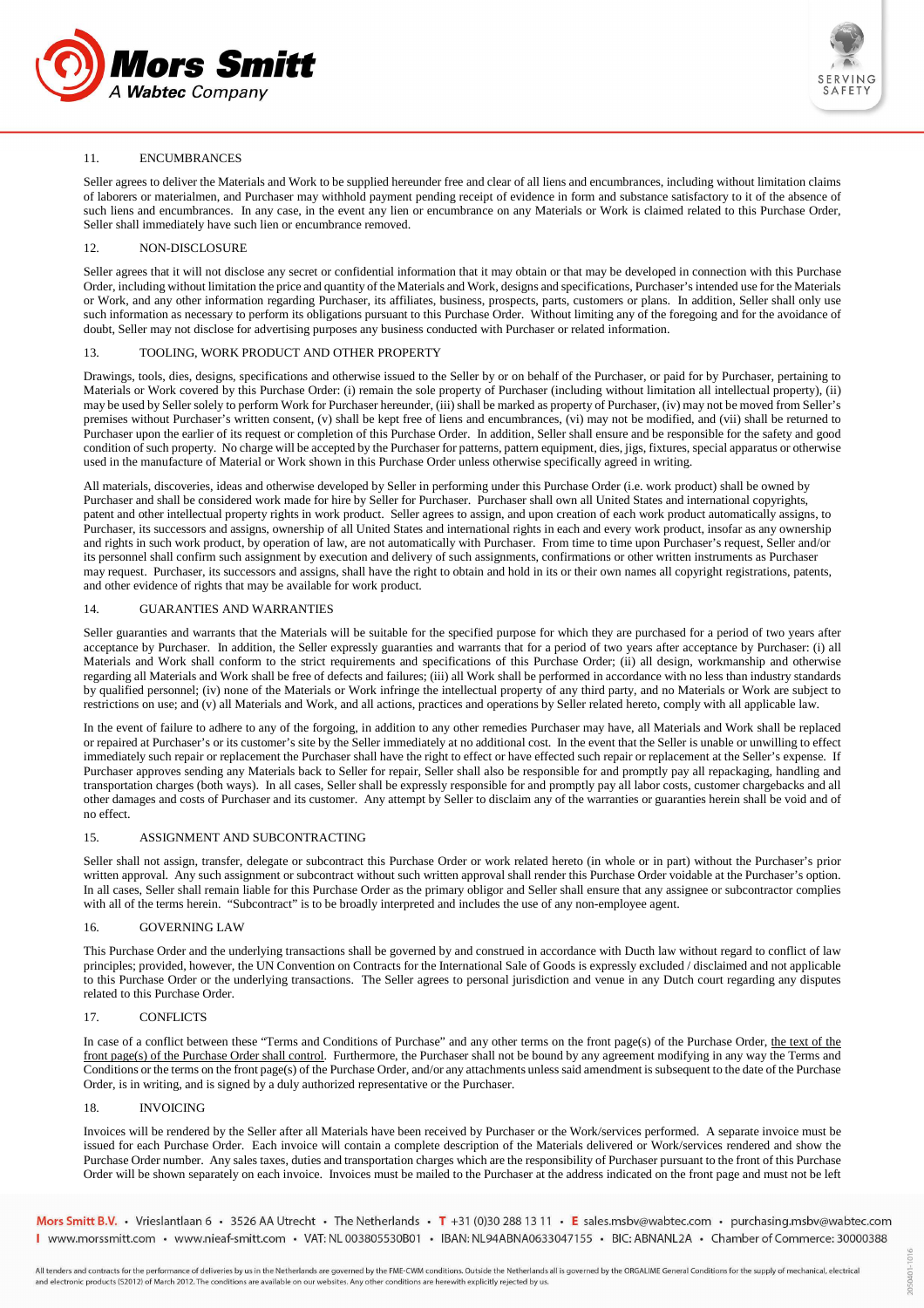



with an employee of the Purchaser at the time of delivery of material or performance of Work/services. Notwithstanding any provision contained in any invoice, in no event shall there be any interest or other charges on overdue invoices, and any such purported amounts will not be owed or paid.

# 19. DELIVERY AND SHIPPING

Seller must comply with the stated schedule and delivery date(s) which are meant to be the Delivery Date at the Purchaser's facility. Seller shall ensure that the quantities and delivery schedules herein are effected ON TIME. Subject to Section 14 and unless otherwise specified on the face of the Purchase Order, Purchaser shall pay for freight charges, which shall be included as a separate line item on the invoice. The invoice on which these charges are shown (as a separate item) must be accompanied by a signed original and copies of bills of lading or express receipts and receipted freight or express bills to substantiate such charges. In case of delays, the Seller will be responsible for all associated costs related with such delays including special transport in order to ensure prompt delivery. Even if Purchaser is responsible for shipping, the Seller shall be responsible for any excess transportation charges incurred by making partial shipments not specifically authorized in writing by the Purchaser. Materials shipped to Purchaser in advance of schedule may be returned to Seller at Seller's expense.

The Purchase Order number must appear on all shipping manifests, bills of lading, invoices and correspondence and must be marked on or tagged to all Material shipped. A packing list must accompany each shipment showing Purchase Order number, item number and quantity of each product packaged (all other documentation should also include such information).

#### 20. PACKING

Seller shall properly pack all Materials prior to shipping, including without limitation that Seller shall package the Materials supplied to ensure protection against environmental changes and damage during handling and transportation. No charge will be accepted by the Purchaser for packing, boxing, containers, reels or cartage unless otherwise specifically agreed in writing. All Material and packaging must be clearly marked and identified in accordance with Purchaser's instructions and as required by law.

#### 21. CHANGES

Notwithstanding anything else herein, Purchaser reserves the right to adjust quantities, specifications, shipment schedule and otherwise from time to time upon written notice to Seller (and upon any material change, the parties shall in good faith negotiate and agree upon an equitable adjustment in price).

### 22. RIGHT TO SET OFF

Notwithstanding the foregoing, in the event that Seller is in breach of any obligation under this Agreement, Purchaser shall be entitled to withhold payments, deemed by Purchaser to be proportionate to the actual impact of the breach, which would otherwise be due to Seller under any Purchase Order. All costs, losses, charges, damages or expense incurred by Purchaser, for which Purchaser determines Seller is liable under this Agreement or otherwise, may be deducted by Purchaser from any monies due or becoming due from Purchaser to Seller without notice.

## 23. OTHERS

Seller agrees to allow access to its, and its subcontractors and sub-suppliers, premises and to provide technical or equipment assistance to Purchaser and/or (as requested by Purchaser) its customer to carry out audits or verifications of the quality, products and/or processes. Records pertaining to the Material or Work being verified shall be made available by Seller to Purchaser and/or (as requested by Purchaser) its customer.

This Purchase Order (including these Terms and Conditions) represent the entire agreement of the parties related to the subject matter hereof, and supersedes any and all prior or contemporaneous understandings, agreements or communications related thereto. The failure of Purchaser to insist on performance of any provision herein (or part thereof) shall not be construed as a waiver of such provision (or part thereof). In the event that any provision of this Purchase Order is held invalid or unenforceable, the affected provision shall be modified to make it valid and enforceable as close to the intent of the provision as possible (and such invalidity shall not affect the enforceability of the remaining terms of this Purchase Order).

# 24. RELATIONSHIP OF THE PARTIES

The relationship between the parties is that of independent contractors. Nothing contained in the Purchase Order shall be construed as creating any agency, partnership, joint venture or other form of joint enterprise, employment or fiduciary relationship between the parties, and neither party shall have authority to contract for or bind the other party in any manner whatsoever. No relationship of exclusivity shall be construed from this Purchase Order.

## 25. NO THIRD-PARTY BENEFICIARIES

This Purchase Order is for the sole benefit of the parties hereto and their respective successors and permitted assigns and nothing herein, express or implied, is intended to or shall confer upon any other person or entity any legal or equitable right, benefit or remedy of any nature whatsoever under or by reason of these terms.

# 26. CONFIDENTIALITY

All non-public, confidential or proprietary information of the Buyer, including, but not limited to, specifications, samples, patterns, designs, plans, drawings, documents, data, business operations, customer lists, pricing, discounts or rebates, disclosed by Purchaser to Seller, whether disclosed orally or disclosed or accessed in written, electronic or other form of media, and whether or not marked, designated or otherwise identified as "confidential," in connection with the Purchase Order is confidential, solely for the use of performing the Purchase Order and may not be disclosed or copied unless authorized by the Purchaser in writing. Upon Purchaser's request, Seller shall promptly return all documents and other materials received from Purchaser. Purchaser shall be entitled to injunctive relief for any violation of this Section. This Section shall not apply to information that is: (a) in the public domain; (b) known to the Seller at the time of disclosure; or (c) rightfully obtained by the Seller on a non-confidential basis from a third party.

## 27. TITLE AND RISK OF LOSS

Title passes to the Purchaser upon delivery of goods to the Purchaser's facility on the Delivery Date. Seller bears all risk of loss or damage to the Materials until delivery of goods to the Purchaser's facility on the Delivery Date.